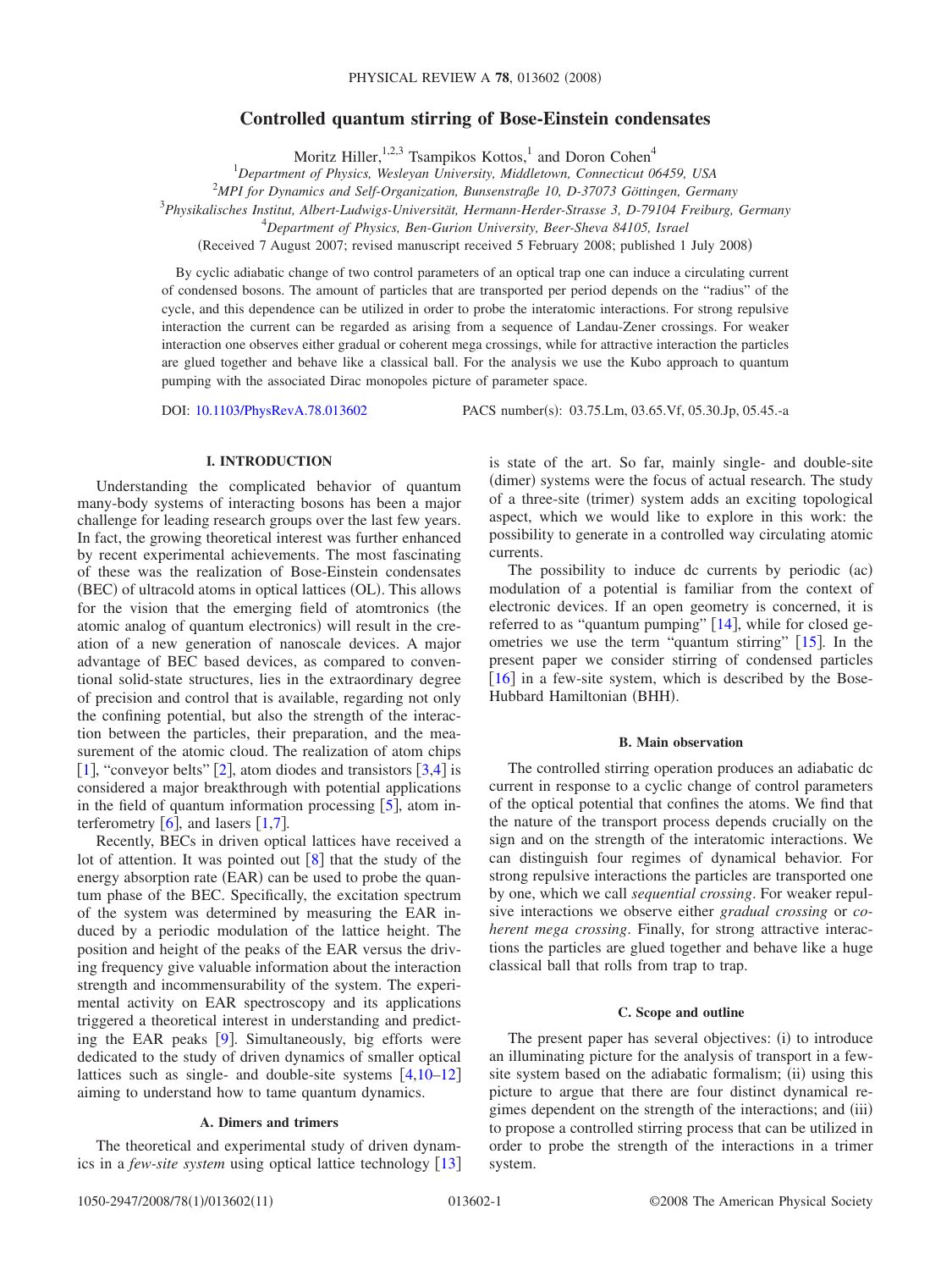<span id="page-1-0"></span>

FIG. 1. (Color online) Illustration of the model system. Initially, all particles are located on the upper site  $(i=0)$ , which represents the shuttle. In the first half of the cycle (a) the on-site potential  $v_0 = \varepsilon$  is raised adiabatically slow from a very negative initial value and the particles are mainly transported via the  $k_1$  bond to the canal, which is represented by the strongly coupled canal sites  $(i=1, 2)$ . In the second half of the cycle (b) the bias in the coupling is inverted and the particles are mainly transported back from the canal to the shuttle via the  $k_2$  bond.

The paper is organized as follows: The quantum trimer is introduced in Sec. II. We then describe qualitatively the stirring process (Sec. III), and briefly review the Kubo formula approach to quantum pumping  $[17]$  $[17]$  $[17]$  (Sec. IV), which is based on the theory of adiabatic processes  $[18]$  $[18]$  $[18]$  (see Appendixes A and B). In Sec. V we describe a reduction of the three-site Hamiltonian that allows us to regard the stirring of *one* particle in a trimer as a Landau-Zener (LZ) crossing in a twolevel system. The analysis is extended to many particles in Sec. VI, where the variation of the adiabatic energy levels as a function of the control parameters is analyzed. We regard the transport as a sequence of LZ crossings that can or cannot be resolved depending on the strength of the interaction. This leads naturally to the distinction between the various regimes of interaction strength. The actual calculation of the transport is carried out first for a single-particle LZ crossing in Sec. VII, and in Appendix C. This is used as a building block for the calculation of the stirring in Secs. VIII and IX. The conclusions and perspectives are summarized in Sec. X.

## **II. BOSE-HUBBARD TRIMER MODEL**

The simplest model that captures the physics of quantum stirring is the three-site Bose-Hubbard Hamiltonian  $\lceil 19-21 \rceil$  $\lceil 19-21 \rceil$  $\lceil 19-21 \rceil$ (see Fig.  $1$ ). This minimal model contains all the generic ingredients of large BHH lattices and therefore often is used as a prototype model in many recent studies  $[4,19,20]$  $[4,19,20]$  $[4,19,20]$  $[4,19,20]$  $[4,19,20]$ . A classical analysis of this model has been performed in  $[19,21]$  $[19,21]$  $[19,21]$  $[19,21]$ , where it was shown that for appropriate system parameters and initial conditions chaotic dynamics would emerge. In this work we consider adiabatic driving of the ground state preparation and therefore chaotic motion is not an issue.

We consider the site index of the quantum trimer taking values  $i=0,1,2$ . The  $i=0$  site has a potential energy  $v_0 = \varepsilon$ and is regarded as a "shuttle," while the  $i=1,2$  sites are regarded as a two-level "canal" (with  $v_1 = v_2 = 0$ ). The corresponding *N*-boson BHH is

$$
\mathcal{H} = \sum_{i=0}^{2} v_i \hat{n}_i + \frac{U}{2} \sum_{i=0}^{2} \hat{n}_i (\hat{n}_i - 1) - k_c (b_1^{\dagger} b_2 + b_2^{\dagger} b_1)
$$

$$
- k_1 (b_0^{\dagger} b_1 + b_1^{\dagger} b_0) - k_2 (b_0^{\dagger} b_2 + b_2^{\dagger} b_0).
$$
 (1)

Without loss of generality we use mass units such that  $\hbar = 1$ , and time units such that intracanal hopping amplitude is  $k_c$ =1. Accordingly, the two single-particle levels of the canal are  $\varepsilon_{\pm} = \pm 1$ . The annihilation and creation operators  $b_i$  and  $b_i^{\dagger}$  obey the canonical commutation relations  $[b_i, b_j^{\dagger}] = \delta_{i,j}$ , while the operators  $\hat{n}_i = b_i^{\dagger} b_i$  count the number of bosons at site *i*. The interaction strength between two atoms in a site is given by  $U = 4\pi\hbar^2 a_s V_{\text{eff}}/\text{m}$  where  $V_{\text{eff}}$  is the effective volume,  $m$  is the atomic mass, and  $a<sub>s</sub>$  is the *s*-wave scattering length.

The couplings between the shuttle and the two ends of the canal are  $k_1$  and  $k_2$ . We assume that both are much smaller than  $k_c$  Their inverse  $1/k_1$  and  $1/k_2$  are like barrier heights, and changing them is like switching valves on and off. It is convenient to define the two control parameters of the pumping as

$$
X_1 = \left(\frac{1}{k_2} - \frac{1}{k_1}\right), \quad X_2 = \varepsilon. \tag{2}
$$

By periodic cycling of the parameters  $(X_1, X_2)$  we can induce a circulating current in the system. We further discuss this controlled stirring process in the next section.

## **III. STIRRING**

By periodic cycling of the parameters  $(X_1, X_2)$  we can imitate a classical peristaltic mechanism and obtain a nonzero amount  $(Q)$  of transported atoms per cycle. During the driving cycle the total number of bosons remains constant. The energy is not a constant of motion, but in the adiabatic limit considered here, the system returns to the same state at the end of each cycle.

The pumping cycle is illustrated in Figs. [1–](#page-1-0)[3.](#page-2-0) Initially, all the particles are located in the shuttle, which has a sufficiently negative on-site potential energy  $(X_2 < 0)$ . In the first half of the cycle the coupling is biased in favor of the  $k_1$ route  $(X_1 > 0)$  while  $X_2$  is raised until (say) the shuttle is empty. In the second half of the cycle the coupling is biased in favor of the  $k_2$  route  $(X_1 < 0)$ , while  $X_2$  is lowered until the shuttle is full. Assuming  $U=0$ , the shuttle is depopulated via the  $k_1$  route into the lower energy level  $\varepsilon$ <sub>-</sub> during the first half of the cycle, and repopulated via the  $k_2$  route during the second half of the cycle. Accordingly, the net effect is to have a nonzero *Q*.

If we had a single particle in the system, the net effect would be to pump roughly one particle per cycle. If we have *N* noninteracting particles, the result of the same cycle is to pump roughly *N* particles per cycle. We would like to know what the actual result is, using a proper quantum mechanical calculation, and furthermore, we would like to investigate what the effect is of the interatomic interaction *U* on the result.

The above description of the stirring process might look convincing, but in fact it does not hold in the quantum mechanical reality. The quantum stirring process is, in general, not a peristaltic process but rather a coherent transport effect. This point is best clarified by observing that the simpleminded picture above implies that the amount of pumped particles per cycle is at most *N*. This conclusion is wrong.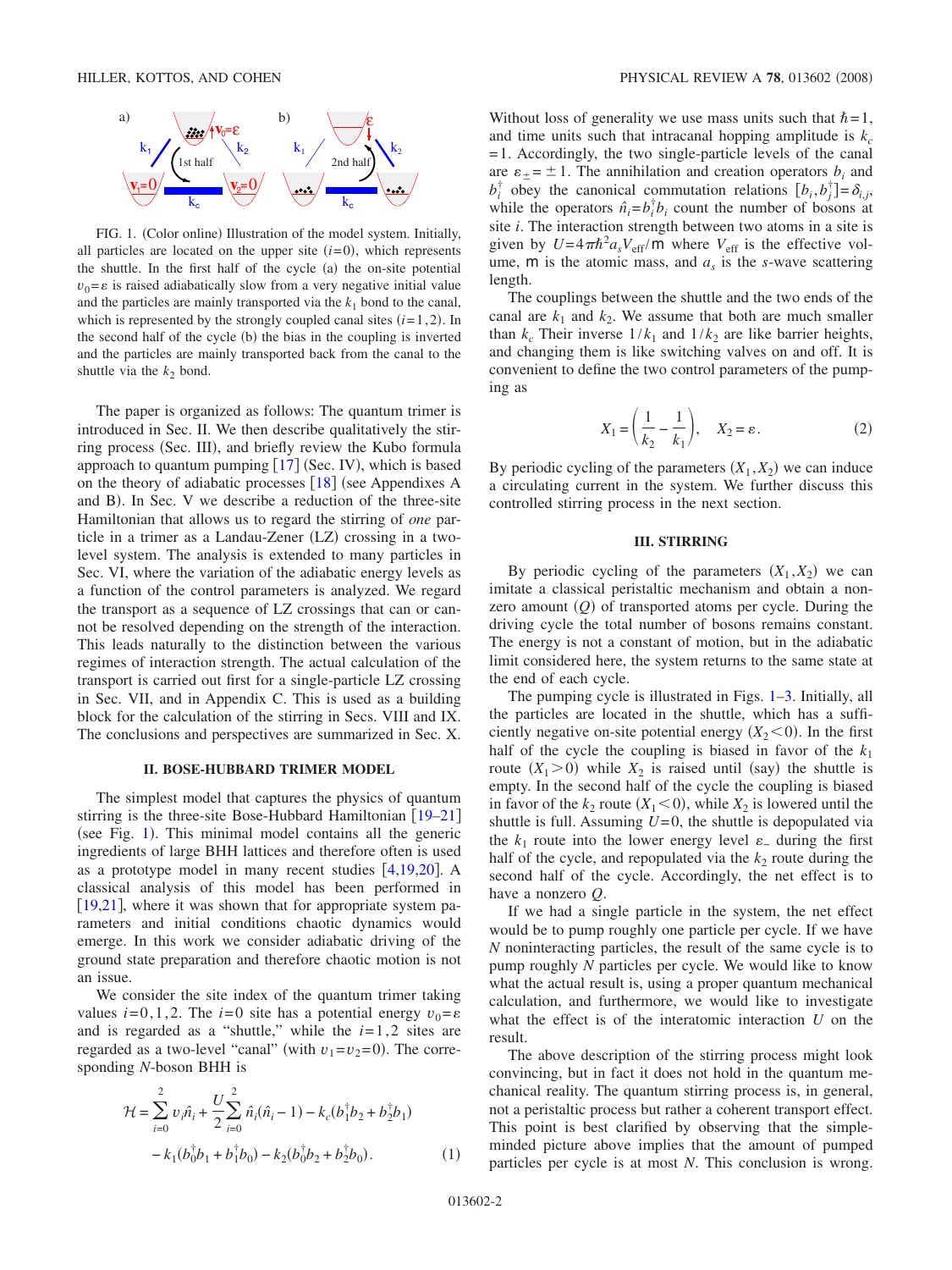<span id="page-2-2"></span>

FIG. 2. (Color online) Scheme of the avoided crossings for the one particle problem. *Left panels:* The two-site system ([36](#page-6-0)) is prepared with one particle in the ground state, which initially corresponds to having the particle occupying the left site. As the potential  $\varepsilon$  is raised the particle encounters an avoided crossing. Due to the slowness of the driving it stays in the ground state, which implies an adiabatic passage to the right site. *Right panels:* The threesite trimer system is prepared with one particle in the ground state, which initially corresponds to having the particle occupying the shuttle site. As the potential  $\varepsilon$  is varied the particle encounters avoided crossings with the lower canal orbital. A full stirring cycle consists of an adiabatic passage through  $k_1$  in the first half of the cycle, and another adiabatic passage through  $k_2$  in the second half of the cycle. See the text for further explanations.

We shall explain in the next section that, in principle, one can get  $Q \ge N$  per cycle. The proper way to think about the quantum stirring process is as follows: Changing a control parameter, say  $X_2$  with some constant rate  $\dot{X}_2$ , induces a circulating current in the system. Each particle can encircle the system more than once during a full cycle. Hence,  $Q \ge N$  is feasible.

### **IV. ADIABATIC PICTURE**

In analogy with Ohm's law (where  $X$  is the magnetic flux, and  $-\dot{X}$  is the electromotive force), the current is  $I = -G_1 \dot{X}_1$  if we change  $X_1$  and  $I = -G_2 \dot{X}_2$  if we change  $X_2$ , where  $G_1$  and *G*<sup>2</sup> are elements of the geometric conductance matrix. Accordingly,

$$
Q = \oint_{\text{cycle}} I dt = -\oint (G_1 dX_1 + G_2 dX_2). \tag{3}
$$

<span id="page-2-1"></span>In order to calculate the geometric conductance we use the Kubo formula approach to quantum pumping  $[17]$  $[17]$  $[17]$ , which is based on the theory of adiabatic processes  $[18]$  $[18]$  $[18]$ . It turns out that in the strict adiabatic limit *G* is related to the vector field **B**, also known as "two-form" in the theory of the Berry phase. Namely, using the notations  $\mathbf{B}_1 = -G_2$  and  $\mathbf{B}_2 = G_1$  we can rewrite Eq.  $(3)$  $(3)$  $(3)$  as

$$
Q = \oint \mathbf{B} \cdot d\vec{s},\tag{4}
$$

<span id="page-2-4"></span>where we define the normal vector  $d\vec{s} = (dX_2, -dX_1)$  as illustrated in Fig. [3.](#page-2-0) The advantage of this point of view is in the

<span id="page-2-0"></span>

FIG. 3. Analysis of the pumping cycle for *N* particles. See the text for further details. For a large cycle that encircles the whole shaded region we have  $Q \approx N$ . The position of the monopoles is depicted by black dots: (a) no interactions (all monopoles are "piled up" at the same position) (b) with interactions. In panel (c) we schematically plot the energy levels along the  $X_1=0$  axis for a system corresponding to  $N=3$  bosons. Note that energy levels that correspond to nonparticipating states (those with nonzero occupation of the upper canal orbital) are not plotted.

intuition that it gives for the result: *Q* is related to the flux of a field **B**, which is created by "magnetic charges" in *X* space. For *U*=0 all the magnetic charge is concentrated in one point. As the interaction *U* becomes larger the magnetic charge disintegrates into *N* elementary "monopoles" (see Fig.  $3$ ). In practice the calculation of **B** is done using the following formula:

$$
\mathbf{B}_{j} = \sum_{n \neq n_{0}} \frac{2 \operatorname{Im}[\mathcal{I}_{n_{0}n}] \mathcal{F}_{nn_{0}}^{j}}{(E_{n} - E_{n_{0}})^{2}},
$$
(5)

<span id="page-2-3"></span>where the current operator is conveniently defined as

$$
\mathcal{I} = \frac{1}{2}(\mathcal{I}_{0 \to 1} + \mathcal{I}_{2 \to 0}) = \frac{i}{2} [k_1(b_0^{\dagger}b_1 - b_1^{\dagger}b_0) + k_2(b_2^{\dagger}b_0 - b_0^{\dagger}b_2)],
$$
\n(6)

 $\sim$ 

while the generalized force operators are defined as

$$
\mathcal{F}^j = -\frac{\partial \mathcal{H}}{\partial X_j},\tag{7}
$$

and are associated with the control parameters  $X_i$ . The index *n* distinguishes the eigenstates of the many-body Hamiltonian. We assume from now on that  $n_0$  is the BEC ground state.

### **V. TWO-ORBITAL APPROXIMATION**

We assume an adiabatic process that involves only two orbitals: the shuttle orbital and the orbital of the lower canal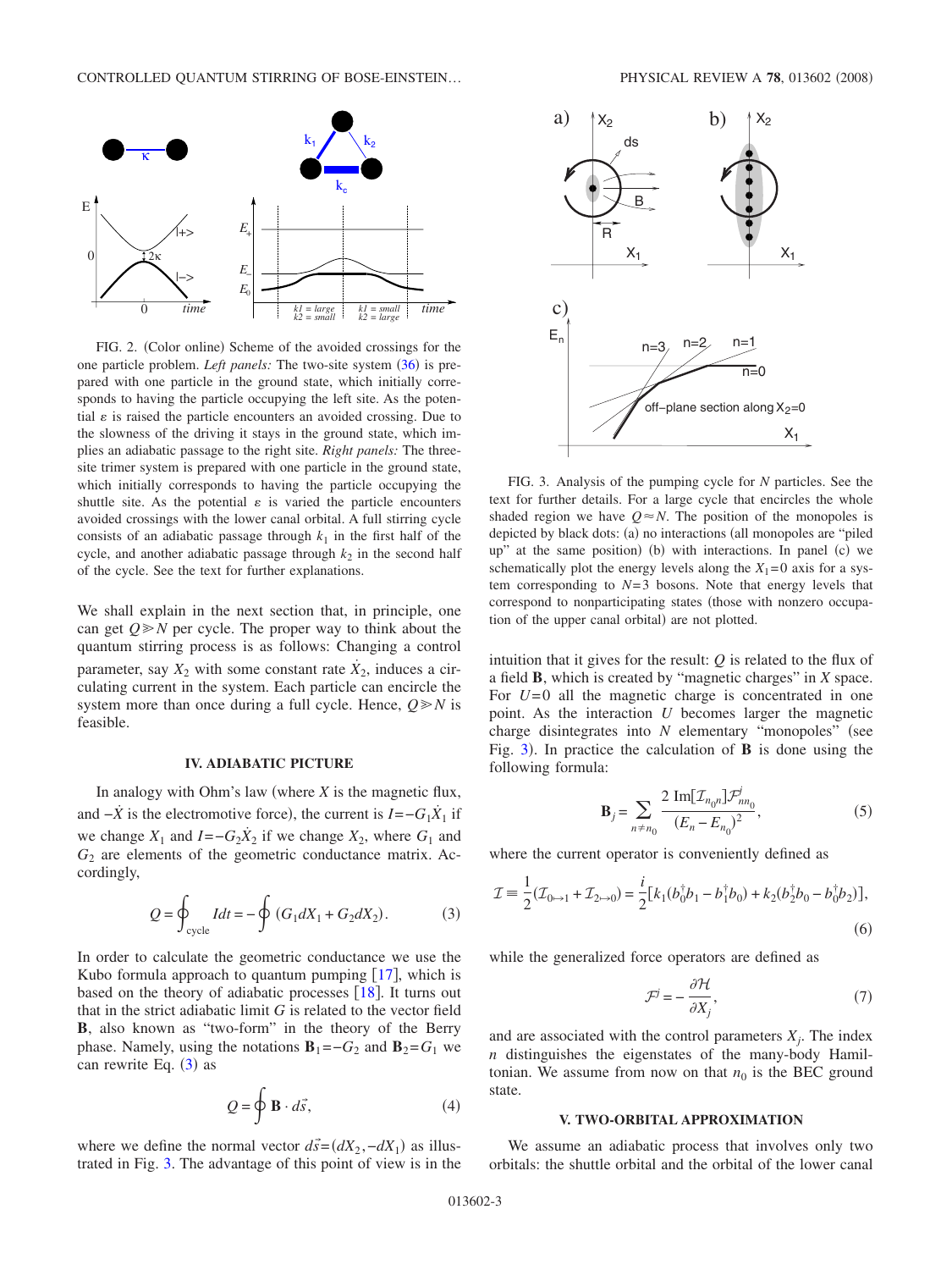level (see the right panel of Fig. [2](#page-2-2)). Accordingly, we can simplify the Hamiltonian in a way that illuminates the physics of the quantum stirring process and simplifies the formal treatment. For pedagogical reasons we consider first the single-particle  $(N=1)$  case, and extend the calculation to the many-body case in the next section. The model Hamiltonian in the position basis is

$$
\mathcal{H} = \begin{pmatrix} \varepsilon & -k_1 & -k_2 \\ -k_1 & 0 & -1 \\ -k_2 & -1 & 0 \end{pmatrix} . \tag{8}
$$

The current can be measured on the  $0 \rightarrow 1$  bond or on the  $2 \rightarrow 0$  bond, accordingly.

$$
\mathcal{I}_{0 \to 1} = \begin{pmatrix} 0 & -ik_1 & 0 \\ ik_1 & 0 & 0 \\ 0 & 0 & 0 \end{pmatrix},
$$
 (9)

$$
\mathcal{I}_{2 \to 0} = \begin{pmatrix} 0 & 0 & ik_2 \\ 0 & 0 & 0 \\ -ik_2 & 0 & 0 \end{pmatrix} . \tag{10}
$$

For zero couplings  $(k_1 = k_2 = 0)$  the eigenenergies of the orbitals are  $\varepsilon_{\pm} = \pm 1$  and  $\varepsilon_0 = \varepsilon$ . The corresponding eigenstates are

$$
|\varepsilon_0\rangle = \begin{pmatrix} 1 \\ 0 \\ 0 \end{pmatrix}, \quad |\varepsilon_-\rangle = \frac{1}{\sqrt{2}} \begin{pmatrix} 0 \\ 1 \\ 1 \end{pmatrix}, \tag{11}
$$

$$
|\varepsilon_{+}\rangle = \frac{1}{\sqrt{2}} \begin{pmatrix} 0 \\ 1 \\ -1 \end{pmatrix} .
$$
 (12)

The Hamiltonian and the current operators in this orbital basis are

$$
\mathcal{H} = \begin{pmatrix} \varepsilon & -\kappa & -\lambda \kappa \\ -\kappa & -1 & 0 \\ -\lambda \kappa & 0 & 1 \end{pmatrix},
$$
(13)

and

$$
\mathcal{I}_{0\rightarrow 1} = \frac{k_1}{k_1 + k_2} \begin{pmatrix} 0 & -i\kappa & -i\kappa \\ i\kappa & 0 & 0 \\ i\kappa & 0 & 0 \end{pmatrix},
$$
(14)

$$
\mathcal{I}_{2\mapsto 0} = \frac{k_2}{k_1 + k_2} \begin{pmatrix} 0 & i\kappa & -i\kappa \\ -i\kappa & 0 & 0 \\ i\kappa & 0 & 0 \end{pmatrix},
$$
(15)

where the effective coupling between the shuttle orbital and the lower canal orbital is

$$
\kappa = \frac{k_1 + k_2}{\sqrt{2}},\tag{16}
$$

and the net "splitting ratio" is  $[22]$  $[22]$  $[22]$ 

$$
\lambda = \frac{k_1 - k_2}{k_1 + k_2}.
$$
 (17)

The stirring cycle starts with all particles localized in the shuttle orbital and the adiabatic particle transport takes place during the avoided crossing of this orbital with the lower canal orbital. Accordingly, we focus on the upper left  $(2 \times 2)$  submatrix as follows:

$$
\mathcal{H} = \begin{pmatrix} \varepsilon & -\kappa \\ -\kappa & -1 \end{pmatrix} . \tag{18}
$$

In practice it is more convenient to define the averaged current operator  $\mathcal{I} = (\mathcal{I}_{0 \rightarrow 1} + \mathcal{I}_{2 \rightarrow 0})/2$  whose matrix representation is

$$
\mathcal{I} = \frac{\lambda}{2} \begin{pmatrix} 0 & -i\kappa \\ i\kappa & 0 \end{pmatrix} . \tag{19}
$$

The advantage of this definition is that within the two halves of a symmetric pumping cycle, while  $\varepsilon$  is raised or lowered, the same amount of particles is being transported. Thus in order to get *Q* for a full cycle, we simply double the integrated current over a half cycle, where the variation of the control parameter  $\varepsilon$  is monotonic starting from a very negative initial value. For completeness we also write the matrix representation of the generalized force that is conjugate to  $X_2 = \varepsilon$ 

$$
\mathcal{F} = \begin{pmatrix} 1 & 0 \\ 0 & 0 \end{pmatrix} . \tag{20}
$$

The above expressions for  $H, T$ , and  $\mathcal F$  completely define the transport problem in the case of one particle. Within the twoorbital approximation the calculation of *Q* therefore reduces to the study of a single LZ crossing, which we discuss in Sec. VII.

# **VI. ADIABATIC VARIATION OF THE MANY-BODY LEVELS**

We now turn to the analysis of the many-body problem. The first step is to understand the evolution of the eigenenergies  $E_n$  as  $\varepsilon$  is varied, while the other parameters are kept constant. It is convenient to rewrite the BHH as

$$
\mathcal{H} = \mathcal{H}_{\text{shuttle}}(\varepsilon) + \mathcal{H}_{\text{canal}} + \mathcal{H}_{\text{cpl}},
$$
  

$$
\mathcal{H}_{\text{shuttle}} = \frac{U}{2} \hat{n}_0 (\hat{n}_0 - 1) + \varepsilon \hat{n}_0,
$$
  

$$
\mathcal{H}_{\text{canal}} = \frac{U}{2} [\hat{n}_1 (\hat{n}_1 - 1) + \hat{n}_2 (\hat{n}_2 - 1)] - (b_2^{\dagger} b_1 + b_1^{\dagger} b_2),
$$
  

$$
\mathcal{H}_{\text{cpl}} = -k_1 (b_0^{\dagger} b_1 + b_1^{\dagger} b_0) - k_2 (b_0^{\dagger} b_2 + b_2^{\dagger} b_0), \qquad (21)
$$

while the operators for the current and the generalized force are

$$
\mathcal{I}_{0 \mapsto 1} = ik_1(b_1^{\dagger}b_0 - b_0^{\dagger}b_1),
$$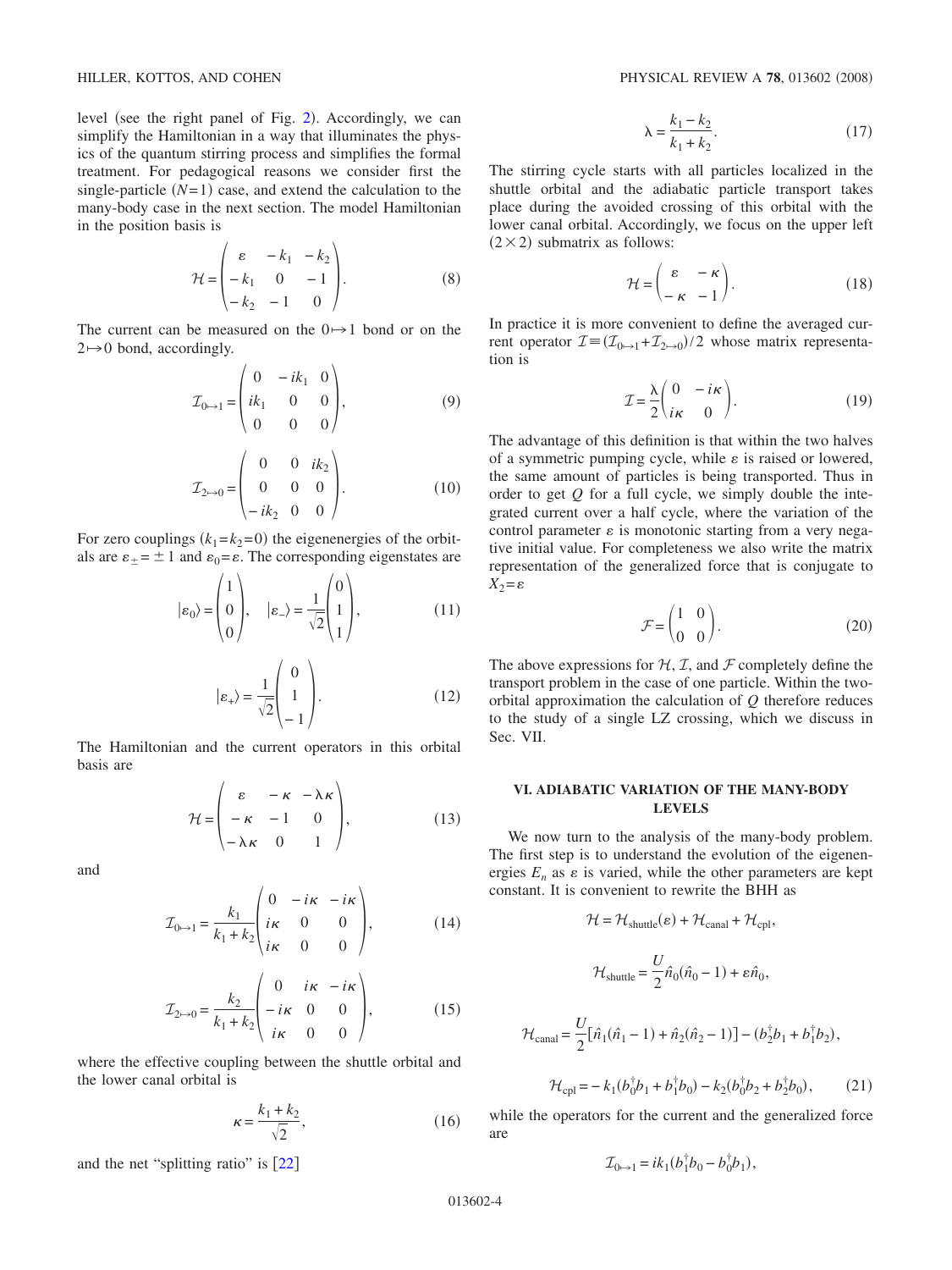<span id="page-4-0"></span>

FIG. 4. (Color online) Evolution of the energy levels, the site occupation, and the conductance for  $N=16$  particles and  $k_1=2$  $\times 10^{-4}$ ,  $k_2=1\times 10^{-4}$ . We refer to three representative values of *U*, which are indicated on top of each set of panels. Upper panels: the lowest *N*+1 energy levels  $E_n$ , which dominate the conductance  $G_2$ , are plotted as a function of  $X_2 = \varepsilon$ . The insets represent magnifications of the indicated areas. Middle panels: the site occupations  $n_0$  (blue  $\triangle$ ),  $n_1$  (black  $\bigcirc$ ),  $n_2$  (red  $\Box$ ). Note the steps of size 1 for the dot occupation and  $1/2$  in the wire-sites occupation in (c). Lower panels: the corresponding conductance  $G_2$  as a function of  $\varepsilon$ . Numerical results are represented by solid black lines, while the dotted red line corresponds to the analytical result  $(47)$  $(47)$  $(47)$  in (a) and to Eq. ([55](#page-8-0)) in (b) and (c).

$$
\mathcal{I}_{2 \to 0} = ik_2(b_0^{\dagger}b_2 - b_2^{\dagger}b_0),
$$
  

$$
\hat{\mathcal{F}} = -\hat{n}_0.
$$
 (22)

In what follows we assume  $0 \lt k_1, k_2 \ll k_c = 1$ , and  $N|U| \ll k_c$  $=1$ , and consequently generalize the "two-orbital approximation" of the previous section to the case of  $N>1$  particles.

In the zeroth-order approximation  $k_1$  and  $k_2$  are neglected; later we take them into account as a perturbation. For  $k_1$  $=k_2=0$  the number *(n)* of particles in the shuttle becomes a good quantum number. The other *N*−*n* particles occupy the lower orbital  $(\varepsilon)$  of the canal because we assume  $NU \ll k_c$ . Hence the many-body energies are

$$
E_n = E_{\text{shuttle}}(n) + E_{\text{canal}}(N - n),\tag{23}
$$

where  $n=0,1,...,N$ , and

$$
E_{\text{shuttle}} = \varepsilon n + \frac{1}{2}U(n-1)n,\tag{24}
$$

$$
E_{\text{canal}} = -(N - n) + \frac{1}{4}U(N - n - 1)(N - n). \tag{25}
$$

From the degeneracy condition  $E_n - E_{n-1} = 0$  ( $n = 1, 2, ...N$  is the number of particles in the shuttle) we determine the location of the  $n \mapsto (n-1)$  crossing to be

$$
\varepsilon_n = -1 + \frac{1}{2}U(N - 3n + 2). \tag{26}
$$

Accordingly, we conclude that the *N* crossings are distributed within

$$
-1 - (N - 1)U \le \varepsilon \le -1 + \frac{1}{2}(N - 1)U. \tag{27}
$$

One can introduce a rescaled control variable  $\hat{\epsilon}$ , which reads

$$
\hat{\varepsilon} = \frac{\varepsilon + 1}{(N - 1)U},\tag{28}
$$

<span id="page-4-1"></span>and its support is  $-1 < \hat{\epsilon} < 1/2$ . The distance between the crossings, while varying the shuttle potential  $\varepsilon$ , is  $(3/2)U$ . Once we take  $\kappa$  into account we get *avoided* crossings, whose width we will estimate in the next paragraph.

Within the framework of the two-orbital approximation, the truncated many-body Hamiltonian matrix takes the form

$$
\mathcal{H}_{nm} = E_n \delta_{n,m} - \kappa_n \delta_{n,n \pm 1},\tag{29}
$$

where  $n=0,\ldots,N$  and the couplings are defined as  $\kappa_n = \frac{\lambda_n - 1}{\mathcal{H}} \mid n$ . For example, in the *N*=3 case we have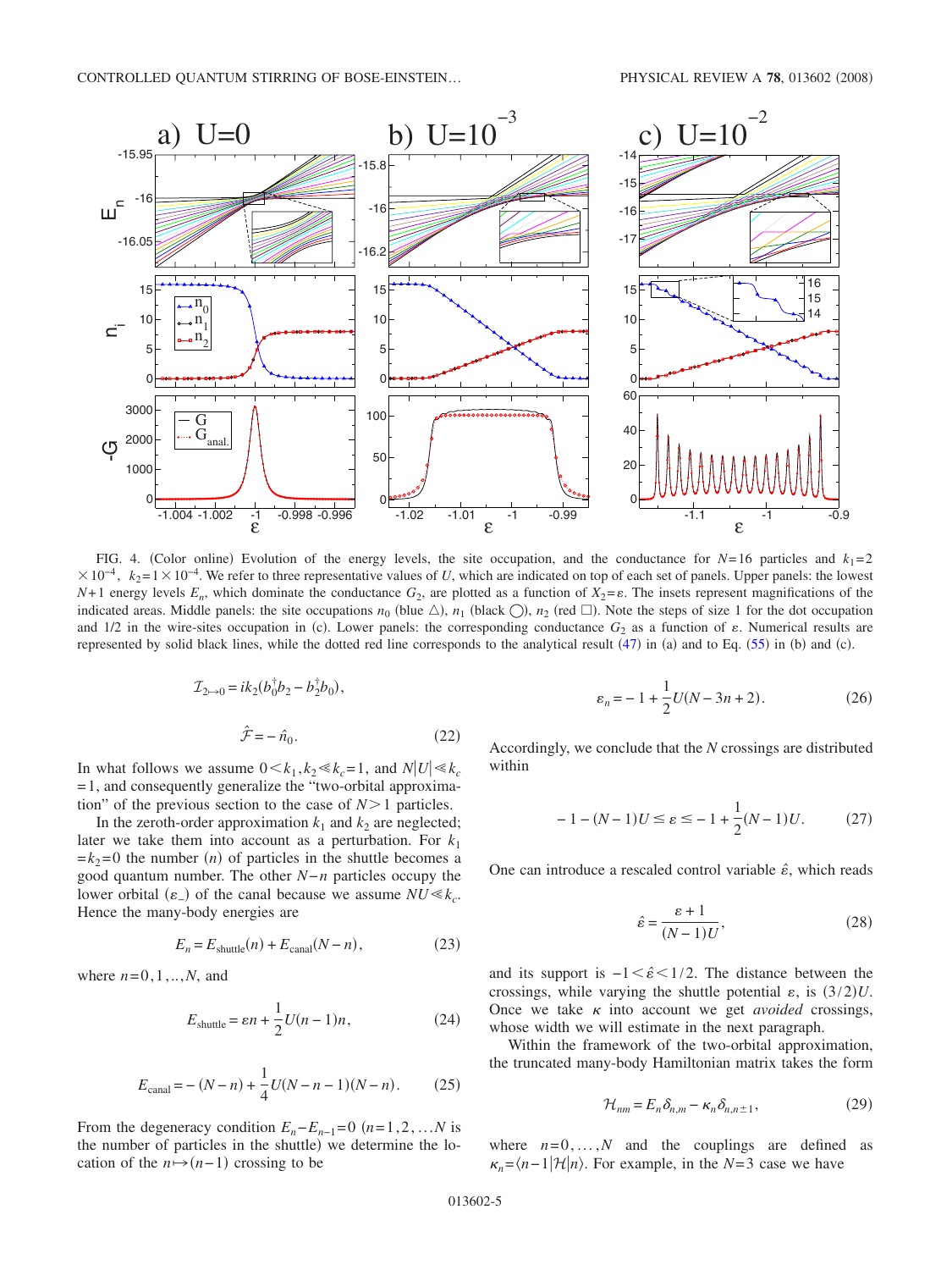<span id="page-5-0"></span>

FIG. 5. (Color online) Evolution of the energy levels, the site occupation, and the conductance for strong attractive interaction  $U=-1$  (see Fig. [4](#page-4-0) for the legend and parameters). The particles are "glued together" and roll like a classical ball from the shuttle to the left wire site as can be seen from the middle panel where the site occupations  $n_0$  (blue  $\triangle$ ),  $n_1$  (black  $\bigcirc$ ),  $n_2$  (red  $\Box$ ) are plotted. The width of the transition is exponentially small in *N*, as explained in the text, and therefore cannot be resolved numerically.

 $\mathcal{H} =$  $\Big($  $E_0$  −  $\kappa_1$  0 0  $- \kappa_1$  *E*<sub>1</sub> −  $\kappa_2$  0 0  $-\kappa_2$   $E_2$   $-\kappa_3$ 0 0  $-\kappa_3$  *E*<sub>3</sub>  $\Bigg)$ . (30)  $(30)$ 

The calculation of  $\kappa_n$  involves the matrix elements of  $b_i^{\dagger}b_0$ , leading to

$$
\kappa_n = \left[ (N+1-n)n \right]^{1/2} \kappa. \tag{31}
$$

An analogous expression applies to the truncated current operator.

$$
\mathcal{I} = \frac{1}{2} \begin{pmatrix} 0 & -i\lambda_1 \kappa_1 & 0 & 0 \\ i\lambda_1 \kappa_1 & 0 & -i\lambda_2 \kappa_2 & 0 \\ 0 & i\lambda_2 \kappa_2 & 0 & -i\lambda_3 \kappa_3 \\ 0 & 0 & i\lambda_3 \kappa_3 & 0 \end{pmatrix} .
$$
 (32)

For large  $U$ , as  $\varepsilon$  is varied, we encounter a sequence of distinct LZ transitions as follows:

$$
|3\rangle \mapsto |2\rangle \mapsto |1\rangle \mapsto |0\rangle. \tag{33}
$$

The distance between avoided crossings is of order *U*, while their width is

$$
\delta \varepsilon_n = \kappa_n. \tag{34}
$$

The widest crossings are at the center with  $\delta \varepsilon_n \sim N \kappa$ . This width should be smaller than the spacing *U* between avoided crossings, else they merge and we no longer have distinct crossings. The other extreme possibility is to regard *U* as the perturbation rather than  $\kappa$ . The width of the one-particle crossing is  $\kappa$ , and it would not be affected by the many-body interaction as long as the span *NU* is much smaller than that.

We therefore deduce that for repulsive interaction there are three distinct regimes as follows:

 $U \ll \kappa/N$  mega crossing regime,

 $\kappa/N < U < N\kappa$  gradual crossing regime,

 $U \geq N\kappa$  sequential crossing regime.  $(35)$ 

Accordingly, depending on the ratio  $U/\kappa$  we expect different results for  $G_2(X)$ . Indeed, in a later section this expectation is confirmed both analytically and numerically (Figs. [4](#page-4-0) and [5](#page-5-0)). In Fig. [6](#page-5-1) we report the integrated density of avoided crossings (IDoS) for various values of  $U$ ,  $\kappa$ , and  $\lambda$  and the number

<span id="page-5-1"></span>

FIG. 6. (Color online) Integrated density (IDoS) of avoided crossings ("magnetic monopoles") for various values of the parameters  $U, k_1, k_2$ , and the boson number  $N$  as a function of the rescaled on-site potential  $\hat{\epsilon}$ . The support of the IDoS is predicted by Eq. ([28](#page-4-1)) to be  $\hat{\epsilon}$  =[-1,0.5], which is nicely confirmed.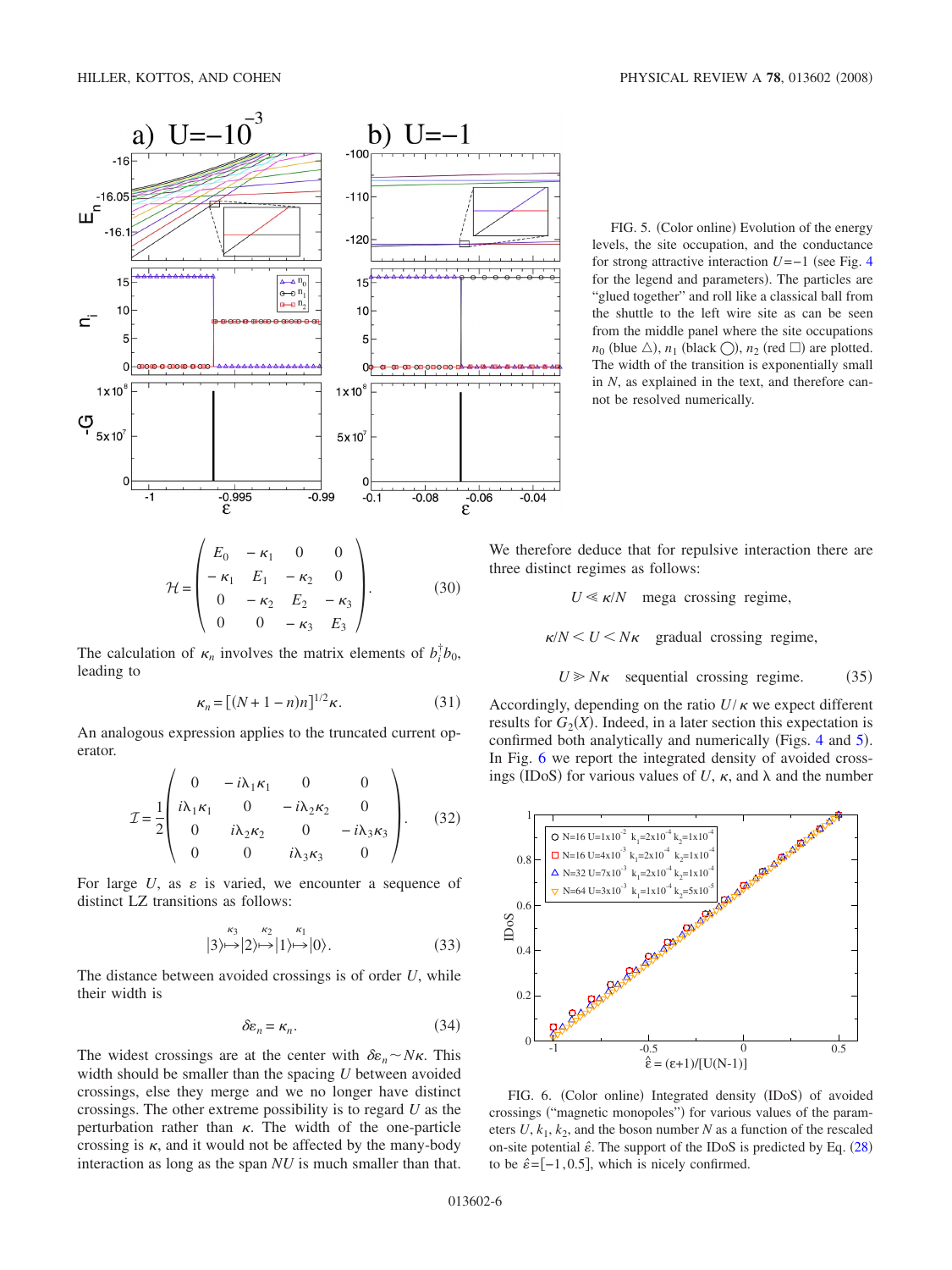<span id="page-6-1"></span>

FIG. 7. (Color online) Scaling behavior of the conductance *G* in the gradual crossing regime  $(U/\kappa \approx 4.7)$ . We have  $N=16$  particles, and the curves correspond to various values of  $\kappa$  and  $\lambda$ . The *x* axis is the rescaled control variable  $\hat{\varepsilon}$  ([28](#page-4-1)) and the *y* axis is scaled accordingly to preserve the net charge. Additionally, the ordinate was scaled by the expected charge *Q* for a half-cycle according to Eq. ([48](#page-7-1)) and indeed, the area under the curve is  $Q \approx 0.5$ . One observes that the curves fall on top of one another, which confirms the dependence of *G* on the ratio  $U/\kappa$ . Additionally, we overplotted the theoretical expression (solid orange line) for the conductance ([55](#page-8-0)). Although this expression is not expected to be valid in the intermediate regime, the agreement is pretty good. Also, the agreement with the estimation from Eq.  $(56)$  $(56)$  $(56)$  corresponding to a constant value of  $-G \approx 0.315$  is apparent.

of bosons *N*. We find that all points fall in the predicted range confirming nicely the scaling relation  $(28)$  $(28)$  $(28)$ . If  $U/\kappa$  is small these avoided crossings merge and cannot be resolved. In a later section we discuss the implied scaling relation for the conductance (Fig.  $7$ ).

### **VII. TRANSPORT DURING A LZ CROSSING**

The prototype example for an adiabatic crossing is the LZ problem. In this section we discuss the analysis of the transport during a LZ crossing, while in the next section we shall use the obtained result as a building block for the analysis of the transport during a stirring process. The following treatment assumes a strict adiabatic process. A more advanced treatment that takes into account nonadiabatic transitions can be found in  $[22]$  $[22]$  $[22]$ , where also the resulting fluctuations in  $Q$ are calculated.

Consider a single particle in a two-site system (see the left panels of Fig. [2](#page-2-2)). The coupling between the sites is  $\kappa$  while the on-site potentials are  $v_i = \pm \varepsilon/2$ , where  $i = 1, 2$  labels the sites. The Hamiltonian is

$$
\mathcal{H}_{ij} = \begin{pmatrix} \varepsilon/2 & -\kappa \\ -\kappa & -\varepsilon/2 \end{pmatrix} . \tag{36}
$$

<span id="page-6-0"></span>At time  $t = -\infty$ , the control parameter  $X = \varepsilon$  is very negative and the particle is on the left site  $(i=1)$ . Then *X* is increased adiabatically and the levels experience an avoided crossing leading to the adiabatic transfer of the particle to the right

site  $(i=2)$ . The current operator and the generalized force operator are represented by the matrices

$$
\mathcal{I}_{ij} = \begin{pmatrix} 0 & -i\kappa \\ i\kappa & 0 \end{pmatrix},\tag{37}
$$

<span id="page-6-2"></span>and

$$
\mathcal{F}_{ij} = \begin{pmatrix} 1/2 & 0 \\ 0 & -1/2 \end{pmatrix}.
$$
 (38)

The instantaneous eigenenergies of the LZ Hamiltonian are labeled as  $n = -$  (lower) and  $n = +$  (upper)

$$
E_n = \mp \frac{1}{2} \Omega, \tag{39}
$$

<span id="page-6-3"></span>and the associated eigenstates are

$$
|E_{-}\rangle = \begin{pmatrix} \cos(\theta/2) \\ \sin(\theta/2) \end{pmatrix},
$$
  

$$
|E_{+}\rangle = \begin{pmatrix} -\sin(\theta/2) \\ \cos(\theta/2) \end{pmatrix},
$$
 (40)

where

$$
\Omega = \sqrt{\varepsilon^2 + (2\kappa)^2},\tag{41}
$$

$$
\theta = -\arctan(2\kappa/\varepsilon). \tag{42}
$$

Note that  $\theta=0$  at  $t=-\infty$  evolves to  $\theta=\pi$  at  $t=\infty$ . The matrix representation of  $\mathcal I$  and  $\mathcal F$  in this basis is

$$
\mathcal{I}_{nm} = \begin{pmatrix} 0 & -i\kappa \\ i\kappa & 0 \end{pmatrix},\tag{43}
$$

and

$$
\mathcal{F}_{nm} = \frac{1}{2} \begin{pmatrix} \cos(\theta) & -\sin(\theta) \\ -\sin(\theta) & -\cos(\theta) \end{pmatrix}.
$$
 (44)

Now we can use Eq.  $(5)$  $(5)$  $(5)$  to obtain the geometric conductance as follows:

$$
G(\varepsilon) = \frac{\kappa \sin(\theta)}{\Omega^2} = -\frac{2\kappa^2}{\left[\varepsilon^2 + (2\kappa)^2\right]^{3/2}}.\tag{45}
$$

Since we assume here a strictly adiabatic process, we expect 100% transfer efficiency, and indeed,

$$
Q = \int \langle \mathcal{I} \rangle dt = -\int G d\varepsilon = \left. \frac{\varepsilon}{2\sqrt{\varepsilon^2 + (2\kappa)^2}} \right|_{-\infty}^{\infty} = 1. \quad (46)
$$

For pedagogical reasons, we rederive the result  $(45)$  $(45)$  $(45)$  for the conductance  $G(\varepsilon)$  in a straightforward way from the Schrödinger equation in Appendix C. This might add to the understanding of the general discussion of quantum stirring presented in a later section.

# VIII. TRANSPORT DURING STIRRING: THE CASE  $U=0$

We have realized that the stirring problem of one particle reduces to the LZ-type crossing problem Eqs.  $(36)$  $(36)$  $(36)$  and  $(37)$  $(37)$  $(37)$ .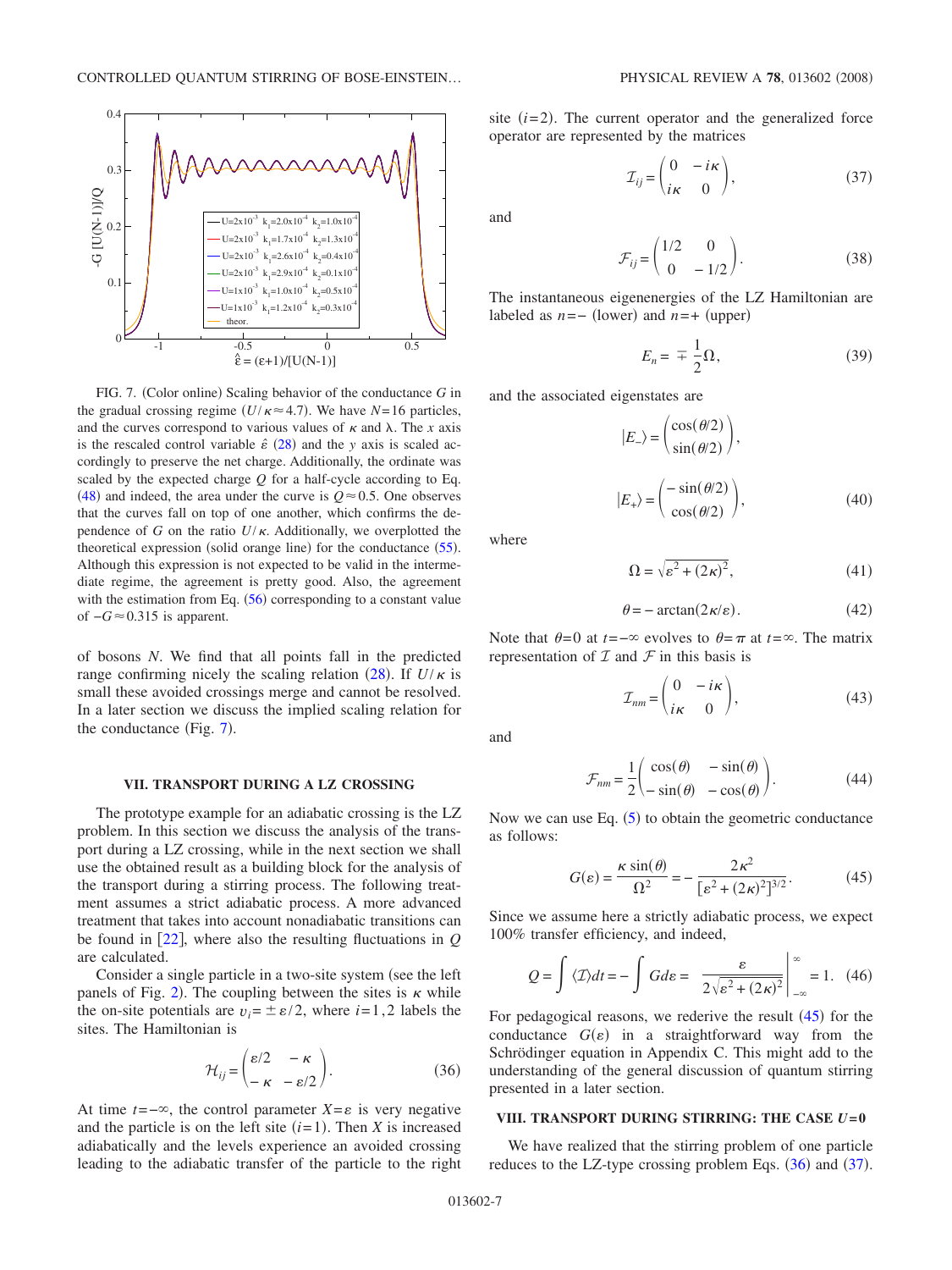Disregarding the different on-site energies, the Hamiltonian is the same as in the LZ problem, Eq.  $(36)$  $(36)$  $(36)$ . The significant difference is related to the current operator. Its multiplication by the splitting ratio  $\lambda$  is the fingerprint of the nontrivial topology. We further discuss the physics behind  $\lambda$  at the end of this section. On the technical side, all we have to do is to multiply the result obtained in the previous section by this factor. If we have *N* noninteracting bosons, the result should be further multiplied by *N*, leading to

$$
G(X_1, X_2) = -\frac{1}{2} N \lambda \frac{2\kappa^2}{[(\varepsilon - \varepsilon_*)^2 + (2\kappa)^2]^{3/2}}.
$$
 (47)

<span id="page-7-0"></span>In this expression  $\varepsilon$  is determined by  $X_2$  and  $\lambda$  is determined by  $X_1$ , while  $\kappa$  is conveniently regarded as a fixed parameter. For a full cycle we get

$$
Q = \oint \langle \mathcal{I} \rangle dt = N\lambda. \tag{48}
$$

<span id="page-7-1"></span>We note that this result assumes a symmetric stirring cycle such that  $k_1 = k_{\text{large}}$  and  $k_2 = k_{\text{small}}$  in the first half of the cycle, while  $k_1 = k_{\text{small}}$  and  $k_2 = k_{\text{large}}$  in the second half of the cycle. Accordingly,

$$
Q = N \frac{k_{\text{large}} - k_{\text{small}}}{k_{\text{large}} + k_{\text{small}}}.
$$
\n(49)

It is more illuminating to denote the  $X_1$  radius of the pumping cycle by  $R$ , as illustrated in Fig.  $3$  and to rewrite the latter expression as follows:

$$
Q = N \frac{[1 + (\kappa R)^2]^{1/2} - 1}{\kappa R}.
$$
 (50)

In particular, for small cycles we get a linear dependence on the radius

$$
Q \approx N\kappa R,\tag{51}
$$

<span id="page-7-3"></span>while for large cycles we obtain the limiting value

$$
Q \approx N. \tag{52}
$$

<span id="page-7-4"></span>In a two-site topology the amount of particles that are transported during a strictly adiabatic LZ crossing is exactly *N*. In contrast to that, in the stirring problem that we study, we have nontrivial "ring" topology, and therefore *Q* is multiplied by the splitting ratio  $\lambda$ . In practice,  $k_1$  and  $k_2$  are positive and accordingly,  $|\lambda| < 1$ , but in principle, we can have  $|\lambda| > 1$ . This would happen if  $k_1$  and  $k_2$  were negative. In such a case the lower orbital of the "canal" is antisymmetric rather than symmetric. Going through the derivation one observes that the same results apply with

$$
\lambda \mapsto 1/\lambda. \tag{53}
$$

For small cycles we find

$$
Q \approx N[\kappa R]^{-1},\tag{54}
$$

<span id="page-7-2"></span>which means that we can circulate  $Q \ge N$  particles per cycle. This demonstrates our statement that quantum stirring is not a classical-like peristaltic process, but rather a coherent transport effect.

The results above become more transparent if we notice that they reflect the topology of the  $(X_1, X_2, X_3)$  space, where  $X_3$  is a fictitious Aharonov-Bohm flux to which the operator  $I$  is conjugate (see Appendix A). In this extended space the field  $\bf{B}$  that appears in Eq.  $(4)$  $(4)$  $(4)$  has zero divergence, with the exception of the "Dirac monopoles," which are located at points where  $E_{n_0}$  has a degeneracy with a nearby level. If the shuttle orbital and the lower orbital of the canal have the opposite parity this degeneracy point is located at *X*  $=(0, \varepsilon_-, 0)$ , which is in the plane of the pumping cycle. But if the shuttle orbital and the lower orbital of the canal have the same parity, then this degeneracy point is displaced off plane. Accordingly, we get the divergent result, Eq. ([54](#page-7-2)) or the nondivergent result, Eq.  $(51)$  $(51)$  $(51)$ . It is important to realize that because of the gauge invariance under the transformation  $X_3 \mapsto X_3 + 2\pi$  the degeneracy point is duplicated, leading to a "Dirac chain." In the far field this chain looks like a charged line, and accordingly, in the far field we get Eq.  $(52)$  $(52)$  $(52)$ which in leading order is not sensitive to the parity of the orbitals.

If we had only one particle, the degeneracy at the center of the pumping cycle would correspond to a single Dirac monopole. If we have *N* noninteracting particles we have in fact *N* Dirac monopoles at the same location. As the interaction *U* is turned on this "pile" disintegrates into *N* elementary "monopoles" (see Fig. [3](#page-2-0)). This will be further discussed in the next section.

# **IX. TRANSPORT DURING STIRRING: THE CASE**  $U \neq 0$

If we have a rectangular pumping cycle in *X* space, it can be closed at  $X_2 = \pm \infty$ , where the influence of the change in *X*<sup>1</sup> can be safely neglected since the monopoles are located on the  $X_1 = 0$  axis around  $\varepsilon \approx -1$ . Accordingly, the predominant contribution to  $Q$  results from the  $dX_2$  variation and therefore we refer from now on to  $G(\varepsilon) \equiv G_2(X)$  only. An overview of the numerical results for the conductance is shown in Figs. [4](#page-4-0) and [5,](#page-5-0) where we plot *G* as a function of  $X_2 = \varepsilon$  for various interaction strengths *U*. Besides *G* we also plot the  $X_2$  dependence of the energy levels and of the site population. Five representative values of *U* are considered including also the case of weak or strong attractive interactions  $U<0$ . Finally, in Fig. [8](#page-8-2) we plot the implied dependence of *Q* on the radius of the pumping cycle, again for several representative values of *U*.

## **A. Mega crossing**

For small positive values of *U*, the dynamics appears to be the same as in the  $U=0$  case. Namely, all the particles cross "together" from the shuttle orbital to the  $\varepsilon$  canal orbital. We call this type of dynamics "mega crossing." In the language of the adiabatic picture this means that all the Dirac monopoles are piled up in the center of the pumping cycle. Once the interaction *U* is turned on this pile disintegrates into *N* elementary monopoles. Consequently, the dependence of *Q* on the radius of the pumping cycle becomes of importance. Disregarding *fluctuations* that reflect discreteness of the magnetic charge, the value of *Q* is determined by the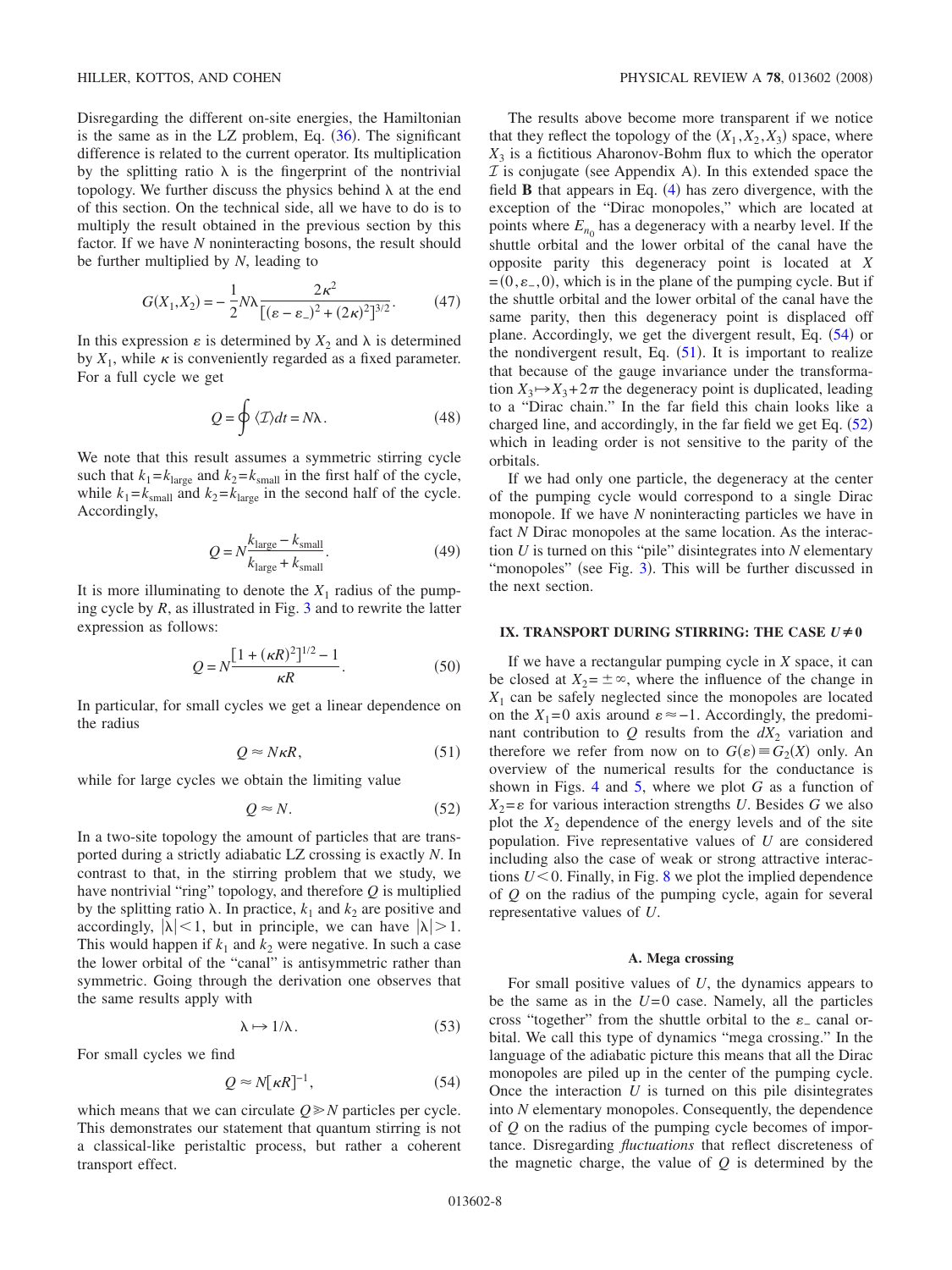<span id="page-8-2"></span>

FIG. 8. (Color online) Dependence of  $Q$  on the  $X_2$  radius  $R$  of the pumping cycle for the system presented in Fig. [4.](#page-4-0) The curves correspond to different values of the interaction strength *U* and represent the net amount of particles (*Q*) transported during the first half of a symmetric pumping cycle centered around  $X_2 = \varepsilon = 0$ . For vanishing interactions  $U$  (dotted line) all the particles are transported once the cycle encloses the value  $X_2 = -1$  (mega crossing). As *U* is being increased the transport gradually changes leading eventually to a steplike behavior (solid line) for large repulsive interactions (sequential crossing).

number of monopoles that are encircled by the pumping cycle. Thus, by measuring *Q* versus *R* we obtain information on the distribution of the monopoles and hence on the strength of the interatomic interactions.

### **B. Sequential crossing**

In the sequential crossing regime the transport can be regarded as a sequence of LZ crossings. Each LZ crossing is formally the same as the LZ crossing of a single particle in a two-site system, while the topology is reflected by the splitting ratio  $\lambda$  and the interaction is reflected in the scaled coupling constants  $\kappa_n$ . Accordingly, we get

$$
G = -\frac{1}{2}\lambda \sum_{n=1}^{N} \frac{2\kappa_n^2}{[(\varepsilon - \varepsilon_n)^2 + (2\kappa_n)^2]^{3/2}}.
$$
 (55)

<span id="page-8-0"></span>We overplot this formula in the lower panel of Fig.  $4(c)$  $4(c)$ , where excellent agreement is observed.

### **C. Gradual crossing**

For intermediate values of  $U$  (weak repulsive interaction), i.e., in the range  $\kappa/N \ll U \ll N\kappa$ , we find neither the sequential crossing of Eq.  $(55)$  $(55)$  $(55)$ , nor the mega crossing of Eq.  $(47)$  $(47)$  $(47)$ , but rather a gradual crossing. Namely, in this regime, over a range  $\Delta X_2 = (3/2)(N-1)U$  we get a constant geometric conductance as follows:

$$
G \approx -\lambda \frac{1}{3U},\tag{56}
$$

<span id="page-8-1"></span>which reflects in a simple way the strength of the interaction. This formula has been deduced by extrapolating Eq. ([55](#page-8-0)),

and then was validated numerically [see the lower panel of Fig.  $4(b)$  $4(b)$ ]. In this regime it is more illuminating to plot the scaled conductance

$$
\hat{G}(\hat{\varepsilon}) = \left[\frac{Q}{(N-1)U}\right]^{-1} G(\varepsilon),\tag{57}
$$

<span id="page-8-3"></span>which is implied by the scaling  $(28)$  $(28)$  $(28)$  of  $\varepsilon$ . The numerical results are reported in Fig. [7.](#page-6-1) The shape of the plot depends only on the dimensionless parameters  $U/\kappa$  and *N*. The curves corresponding to different  $\lambda$  and  $U$  values (but with the same constant ratio  $U/\kappa$ ) fall nicely one onto the other with good accuracy, confirming the scaling relation  $(57)$  $(57)$  $(57)$ .

#### **D. Attractive interaction**

So far we have discussed repulsive interactions for which the *N*-fold "degeneracy" of the *U*=0 mega crossing is lifted and we get a sequence of *N* avoided crossings. Also, for *U* 0 this *N*-fold degeneracy is lifted, but in a different way: The levels separate in the "vertical" (energy) direction (see the upper panels of Fig. [5](#page-5-0)) rather than "horizontally" (see the upper panels of Fig.  $4$ ).

In the  $U<0$  regime all the particles execute a single twolevel transition from the shuttle to the canal [see Fig.  $5(a)$  $5(a)$ ]. This transition happens directly from the  $n=N$  state to the  $n=0$  state. The coupling between these two states is exponentially small in *N* because it requires a virtual *N*th-order transition in perturbation theory via the intermediate *n* values.

For sufficiently strong attractive interactions  $(|NU| \ge 1)$ all the particles are glued together and behave like a classical ball that rolls from the shuttle to *one of the canal sites* [see Fig.  $5(b)$  $5(b)$ ]. When the sign of  $X_1$  is reversed the ball rolls from one end of the canal to the other end (not shown). This has to be clearly distinguished from the *N*-fold degenerated transition to the *lower canal level*, which is observed in the *U*=0 case.

### **X. CONCLUSIONS**

In this paper we have considered the transport induced in a few-site system that contains condensed particles. One new aspect that has emerged throughout the analysis is the existence of four distinct dynamical regimes depending on the strength of the interatomic interactions. This observation also applies to studies of LZ crossings in dimer systems and has further implications regarding the quantum stirring in topologically nontrivial systems. It should be clear that the analysis of our "driven vortex" requires the toolbox of adiabatic processes, and it should be distinguished from the ignited stirring of Refs.  $[23,24]$  $[23,24]$  $[23,24]$  $[23,24]$ .

The actual measurement of induced neutral currents poses a challenge to experimentalists. In fact, there is a variety of techniques that have been proposed for this purpose. For example, one can exploit the Doppler effect at the perpendicular direction, which is known as the rotational frequency shift  $[25]$  $[25]$  $[25]$ .

The analysis of the prototype trimer system reveals the crucial importance of interactions. The interactions are not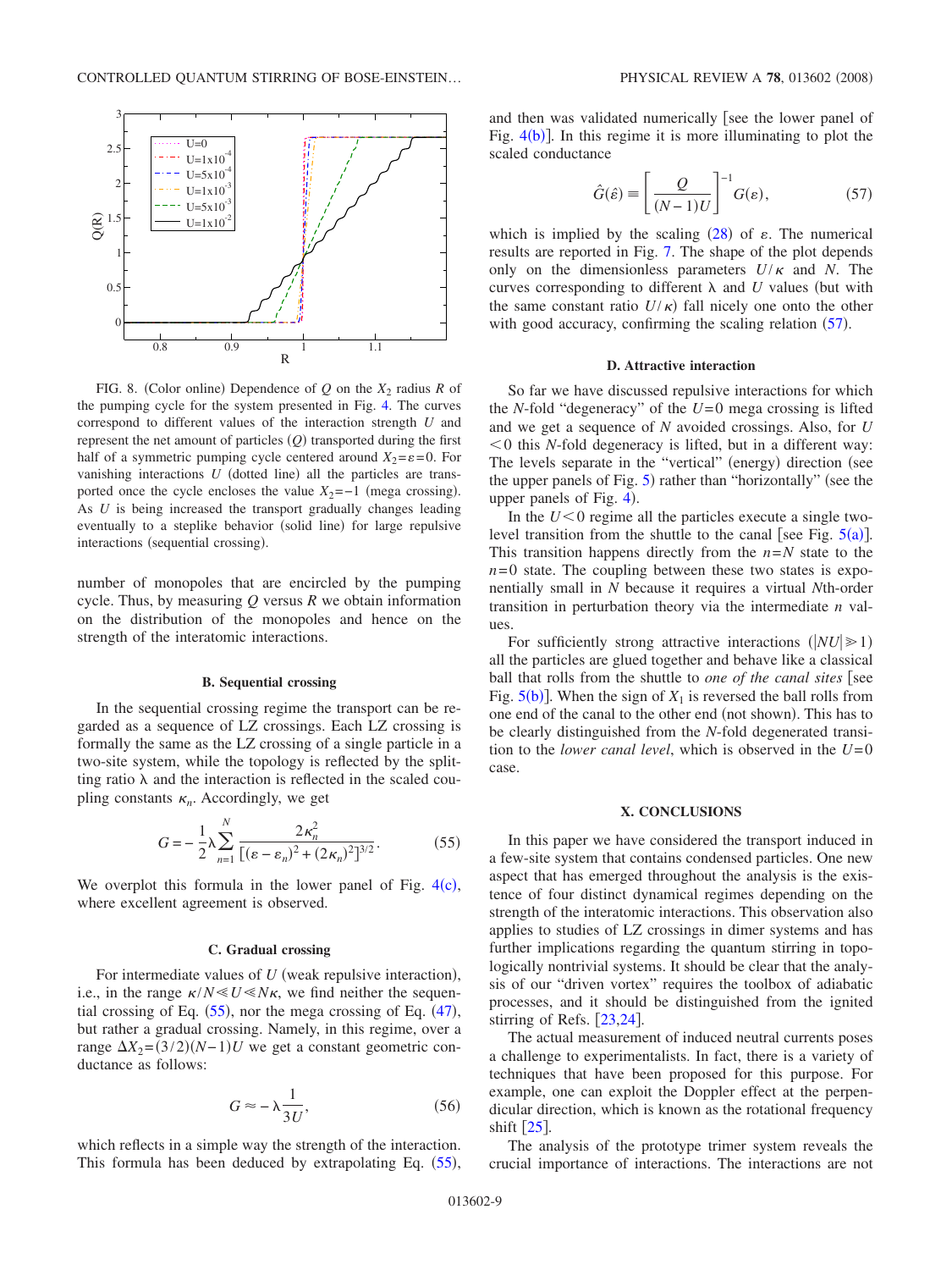merely a perturbation, but determine the nature of the transport process. We expect the induced circulating atomic current to be extremely accurate, which would open the way to various applications, either as a new metrological standard, or as a component of a new type of quantum information or processing device.

### **ACKNOWLEDGMENT**

This research was supported by a grant from the United States-Israel Binational Science Foundation (BSF).

# **APPENDIX A: THE BERRY PHASE AND THE B FIELD**

In this appendix we explain how the field **B** emerges in the theory of the Berry phase. In the presentation below we follow the notations as in  $[17]$  $[17]$  $[17]$ . Given a time dependent Hamiltonian  $\mathcal{H}[X(t)]$ , where  $X = (X_1, X_2, X_3)$  are control parameters, it is convenient to expand the evolving wave function in the adiabatic basis

$$
|\Psi(t)\rangle = \sum_{n} a_n(t) |n[X(t)]\rangle.
$$
 (A1)

<span id="page-9-2"></span>Then the Schrödinger equation  $i\partial_t |\psi\rangle = \mathcal{H}[X(t)]|\psi\rangle$  becomes

$$
\frac{da_n}{dt} = -iE_n a_n + i\sum_m \sum_j \dot{X}_j A^j_{nm} a_m, \tag{A2}
$$

where we defined

$$
A_{nm}^j = i \left\langle m \Big| \frac{\partial}{\partial X_j} n \right\rangle. \tag{A3}
$$

Differentiation by parts of  $\partial_j \langle m(X) | n(X) \rangle = 0$  implies that  $A_{nm}^j$ is a Hermitian matrix. We denote its (real) diagonal elements as

$$
\mathbf{A}^j(X) \equiv A^j_{nn}.\tag{A4}
$$

The line integral over the vector field  $A(X)$  along a closed driving cycle gives the Berry phase,

(Berry phase) = 
$$
\oint \mathbf{A} \cdot dX.
$$
 (A5)

Using  $\partial_{X_j} \langle m(X) | \mathcal{H} | n(X) \rangle = 0$  we find that the off-diagonal elements of  $A^{j}_{nm}$  can be written as

$$
A_{nm}^j = \frac{i}{E_m - E_n} \langle n | \frac{\partial \mathcal{H}}{\partial X_j} | m \rangle = \frac{-i \mathcal{F}_{nm}^j}{E_m - E_n}.
$$
 (A6)

The "1-form"  $A^j$  is formally like a vector potential, and we can associate with it a gauge invariant "2-form" *Bkj*, which is formally like a magnetic field as follows:

<span id="page-9-1"></span>
$$
B^{kj} = \partial_k \mathbf{A}^j - \partial_j \mathbf{A}^k = -2 \operatorname{Im} \langle \partial_k n | \partial_j n \rangle
$$
  
= -2 Im  $\sum_m \mathbf{A}^k_{nm} \mathbf{A}^j_{mn} = \sum_{m \neq n} \frac{2 \operatorname{Im} [\mathcal{F}^k_{nm} \mathcal{F}^j_{mn}]}{(E_m - E_n)^2}$ . (A7)

In order to make the magnetic field analogy more transparent we assume that we have three control parameters

 $(X_1, X_2, X_3)$ . Then it is natural to associate with the antisymmetric matrix  $B^{kj}$  a field whose components are  $\mathbf{B}_1 = -B^{32}$ ,  $\mathbf{B}_2 = B^{31}$ , and  $\mathbf{B}_3 = B^{12}$ . This  $\mathbf{B}(X)$  field has zero divergence everywhere with the exception of the Dirac monopoles at points of degeneracy. Dirac monopoles have quantized charge such that their flux is an integer multiple of  $2\pi$ . The Dirac monopoles must be quantized like that, otherwise Stokes' theorem would imply that the Berry phase is ill defined.

## **APPENDIX B: THE KUBO FORMULA AND THE B FIELD**

The Kubo formula is traditionally used in order to calculate the response of a driven system in the linear response regime. Given a time dependent Hamiltonian  $\mathcal{H}[X(t)]$  the linear dc response of the system is expressed as

$$
\langle \mathcal{F}^k \rangle = -\sum_j G^{kj} \dot{X}_j,\tag{B1}
$$

<span id="page-9-0"></span>where the generalized conductance matrix  $G^{kj}$  can be calculated from the Kubo formula. This matrix can be decomposed in a symmetric and an antisymmetric part, which account for the dissipative and nondissipative effect of the driving, respectively. Here we consider a strictly adiabatic driving: Although the energy is not a constant of motion the system returns to the initial state at the end of each cycle. In this case there is no dissipation and thus we consider only the antisymmetric ("geometric") part of  $G^{kj}$ , which is identified as *Bkj*. We further illuminate this identification in the next appendix.

In the stirring problem there are two control parameters, which we call  $X_1$  and  $X_2$ , and the current operator  $\mathcal{I} = \mathcal{F}^3$  is conveniently regarded as conjugate to a fictitious Aharonov-Bohm flux parameter  $X_3$ . If the particles were charged we could regard  $X_3$  as an actual control parameter; then  $\dot{X}_3$ would be the electromotive force and  $G^{33}$  would be the conventional Ohmic conductance. In Sec. IV we use simplified indexing, namely,  $G_j = G^{3j}$ . Accordingly, Eq. ([B1](#page-9-0)) leads to Eq.  $(3)$  $(3)$  $(3)$  and in the adiabatic limit we obtain Eq.  $(4)$  $(4)$  $(4)$  with Eq.  $(5)$  $(5)$  $(5)$ , which follows from Eq.  $(A7)$  $(A7)$  $(A7)$ .

# **APPENDIX C: ALTERNATIVE DERIVATION FOR THE GEOMETRIC CONDUCTANCE**

The definition of **B** in Appendix A illuminates its geometric interpretation in the context of the Berry phase formalism, but does not help in understanding why it emerges in the linear response calculation as described in Appendix B. For this reason it might be helpful to derive Eq.  $(45)$  $(45)$  $(45)$  directly from the Schrödinger equation. For the LZ crossing problem it becomes

$$
\frac{da_n}{dt} = -iE_n a_n + i\dot{\varepsilon} \sum_m \mathbf{A}_{nm} a_m, \tag{C1}
$$

where  $\dot{\varepsilon}$  is a small parameter. Using the explicit expressions Eq.  $(40)$  $(40)$  $(40)$  for the adiabatic eigenstates, the definition Eq.  $(A3)$  $(A3)$  $(A3)$ ,